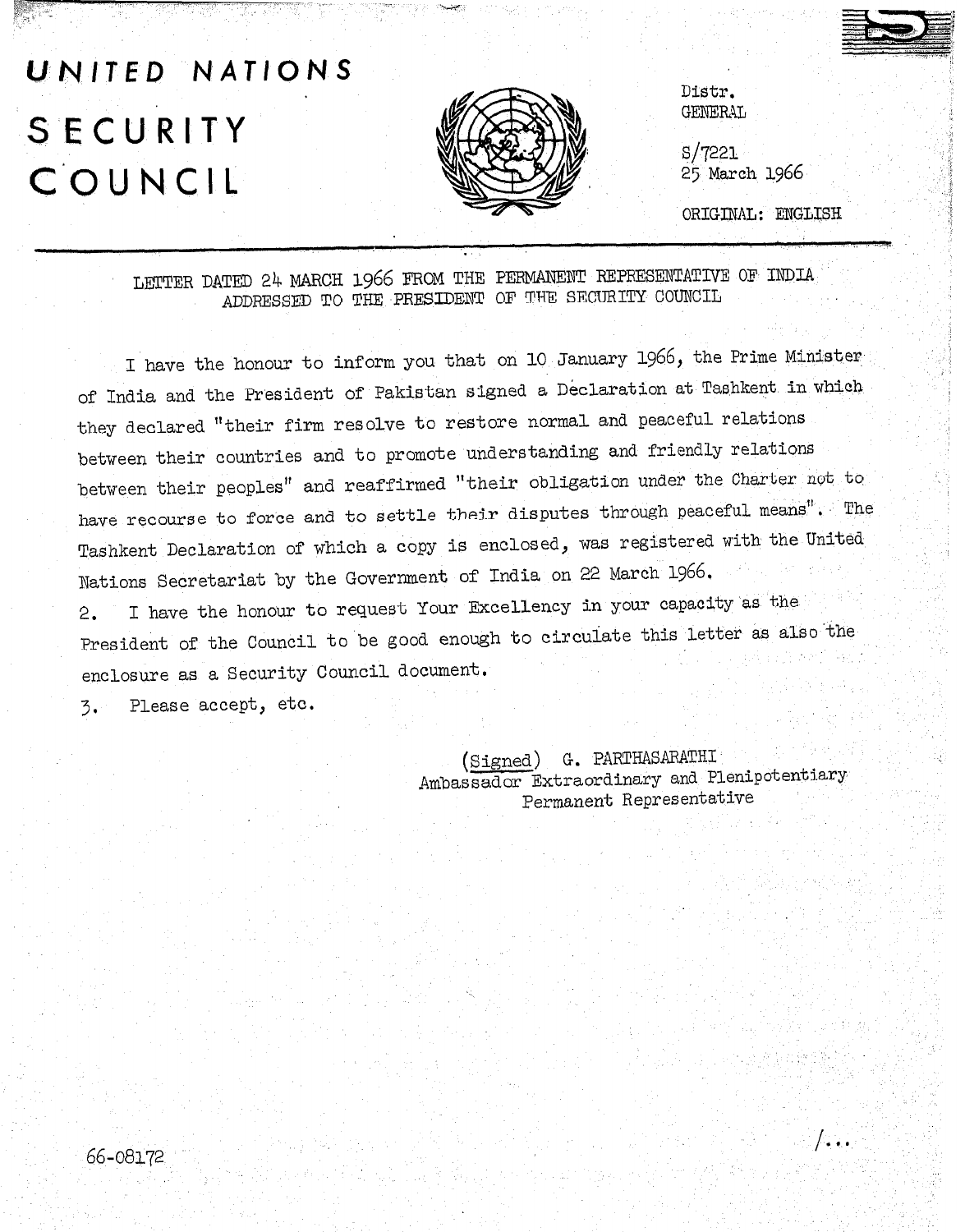s/7221 English Page 2

## TASHKENT DECLARATION

The Prime Minister of India and the President of Pakistan having met at Tashkent and having discussed the existing relations between India and Pakistan, hereby declare their firm resolve to restore normal and peaceful relations between their countries and to promote understanding and friendly relations between their peoples. They consider the attainment of these objectives of vital importance for the welfare of the 600 million people of India and Pakistan.

I

The Prime Minister of India and the President of Pakistan agree that both sides will exert all efforts to create good neighbourly relations between India and Pakistan in accordance with the United Nations Charter. They reaffirm their obligation under the Charter not to have recourse to force and to settle their disputes through peaceful means. They considered that the interests of peace in 8 their region and particularly in the Indo-Pakistan Sub-Continent and, indeed, the interests of the peoples of India and Pakistan were not served by the continuance of tension between the two countries. It was against this background that Jammu and Kashmir was discussed, and each of the sides set forth its 1 respectively and the studies of the state of the state of the state position of the state of the state of the state of the state of the state of the state of the state of the state of the state of the state of the state of in the contract of the contract of the contract of the contract of the contract of the contract of the contract<br>In the contract of the contract of the contract of the contract of the contract of the contract of the contrac

The Prime Minister of India and the President of Pakistan have agreed that ,F! The Prime Minister of India and the President of Pakistan have agreed that<br>all armed personnel of the two countries shall be withdrawn not later than 25 February 1966 to the positions they held prior to 5 August 1965, and both shall open the cease-fire terms only the cease-fire terms of the cease-fire cease-fire cease-fire line,  $\epsilon$  $\frac{1}{2}$  where  $\frac{1}{2}$  is  $\frac{1}{2}$  and  $\frac{1}{2}$  and  $\frac{1}{2}$  and  $\frac{1}{2}$  and  $\frac{1}{2}$  and  $\frac{1}{2}$  and  $\frac{1}{2}$  and  $\frac{1}{2}$  and  $\frac{1}{2}$  and  $\frac{1}{2}$  and  $\frac{1}{2}$  and  $\frac{1}{2}$  and  $\frac{1}{2}$  and  $\frac{1}{2}$ 

**TIT** 

The Prime Minister'of India and the President of Pakistan have agreed that k

The Prime Minister of India and the President of Pakistan have agreed that relations between India and Pakistan shall be based on the principle of non-interference in the internal affairs of each other.

 $TV$ 

The Prime Minister of India and the President of Pakistan have agreed that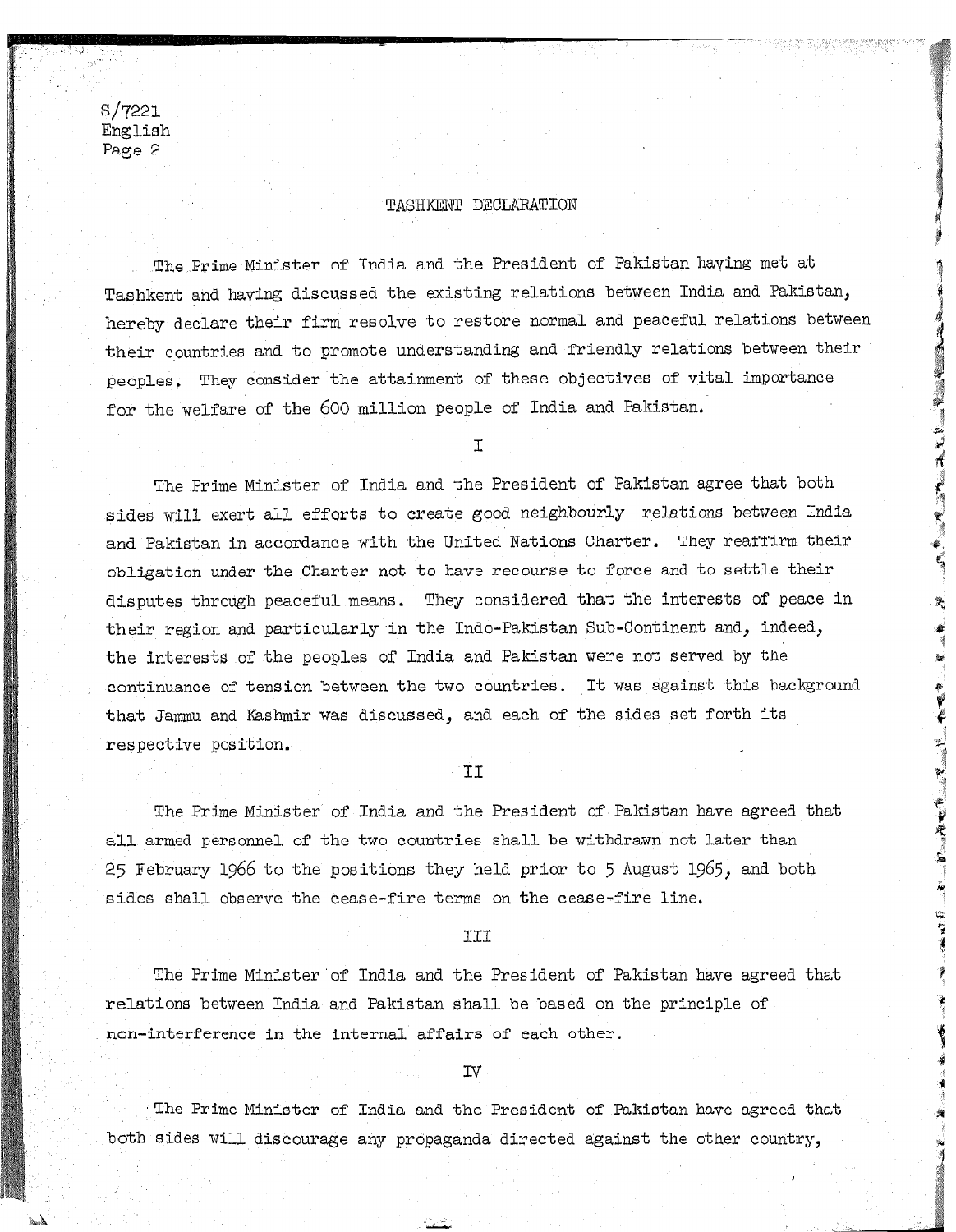## $S/7221$ English Page 3

and will encourage propaganda which promotes the development of friendly relations between the two countries.

v

The Prime Minister of India and the President of Pakistan have agreed that the High Commissioner of India to Pakistan and the High Commissioner of Pakistan to India will return to their posts and that the normal functioning of diplomatic missions of both countries will be restored. Both Governments shall observe the Vienna Convention of 1961 on Diplomatic Intercourse.

VI and the contract of the contract of the contract of the contract of the contract of the contract of the contract of the contract of the contract of the contract of the contract of the contract of the contract of the con

The Prime Minister of India and the President of Pakistan have agreed to consider measures towards the restoration of economic and trade relations, communications, as well as cultural exchanges between India and Pakistan, and to take measures to implement the existing agreements between India and Pakistan.

### VII

The Prime Minister of India and the President of Pakistan have agreed that they give instructions to their respective authorities to carry out the repatriation of the prisoners of war.

#### VIII

The Prime Minister of India and the President of Pakistan have agreed that the sides will continue the discussion of questions relating to the problems of refugees and evictions/illegal immigrations. They also agreed that both sides will create conditions which will prevent the exodus of people. They further agreed to discuss the return of the property and assets taken over by either side in connexion with the conflict.

TX

The Prime Minister of India and the President of Pakistan have agreed that the sides will continue meetings both at the highest and at other levels on matters of direct concern to both countries, Both sides have recognized the need matters of direct concern to bodi compare which was a part to their Governments in order the further steps should be taken the taken of the taken, when the taken of the taken, the taken, the taken, the taken, the taken, the taken, the taken, the taken, the taken, the taken, the taken, the taken, the t

 $* * *$